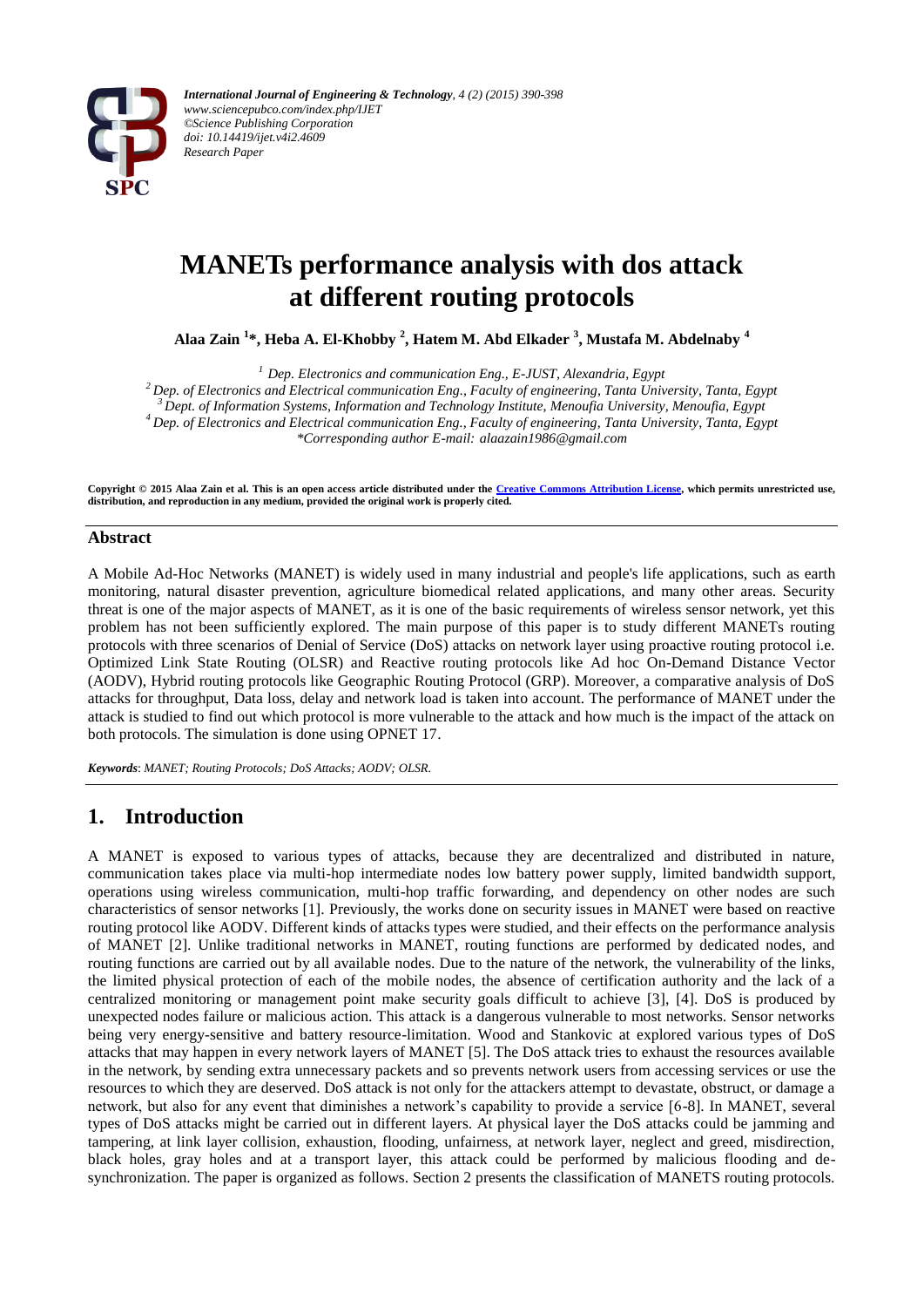Section 3 explains different types of attacks on MANET. DoS attacks are reviewed in section 4 followed by other attacks on MANET in section 5, section 6, we create modeling of network on OPNET after that we explain the simulation setup in section VII. Results and statistics are shown in sections 7, Finally we draw conclusions about impact on DoS attacks on MANET at section 8.

### **2. Classification of MANETs routing protocols**

Routing protocols in MANETs are classified into three different categories according to their functionality; reactive protocols, proactive protocols and hybrid protocols as shown in Fig.1. Reactive (on-demand) routing has the advantages that eliminate periodic updates and adaptive to network dynamics. Reactive routing protocols have the disadvantages that it is a high flood-search overhead with mobility, distributed traffic and high route acquisition latency. Reactive routing protocols are like Dynamic Source Routing (DSR) and AODV routing protocol. DSR has cooperative nodes; it is relatively small network diameter (5-10 hops), Detectable packet error and unidirectional or bidirectional link promiscuous mode. AODV routing protocol has the feature source floods route request in the network; reverse paths are formed when a node hears a route request.



**Fig. 1:** Manets Routing Protocols

The first difference between AODV and DSR is that in DSR each packet carries full routing information, whereas in AODV the packets carry the destination address. This means that AODV has potentially less been routing overheads than DSR [9]. The second difference is that in AODV, the route replies to only carry the destination IP address and the sequence the route replies, whereas in DSR the route replies carry the address of every node along the route number  $[10]$ .

Proactive routing protocols are traditional distributed shortest path protocols based on periodic updates and high routing overhead. Proactive Routing protocols are like: Link state Fish-Eye Routing, OLSR and table drive: Destination-Sequenced Distance Vector (DSDV).

Hybrid routing protocols are a new generation of protocol, which are both proactive and reactive in nature. These protocols are designed to increase scalability by allowing nodes with close proximity to work together to form somesort of a backbone to reduce the route discovery overheads. The advantage of these protocols is that it has significantly reduced the amount of communication overhead when compared to be pure proactive protocols, and also it allows fast routing discovered which reduce the delays associated with reactive protocols such as DSR [11]. Hybrid routing protocols like Geographic Routing Protocol (GRP). GRP is a position based protocol routing protocol. In GRP, the Global Positioning System (GPS) has a function to locate the location of node to collects network information and thee quadrants optimize flooding. In this routing protocol source, node collects all the information about the route to the designation by sending a query to destination through the network.

### **3. Type of security attacks**

### **3.1. External and internal attacks**

External attacks in which the attacker from out the network aims to cause jamming, wrong routing information or disturb nodes from providing services. Internal attacks in which the attacker wants to access to the network and contribute in the network activities, either by some malicious activities to get the access to the network as a new node, or by using a current node as a basis to conduct its malicious behaviors.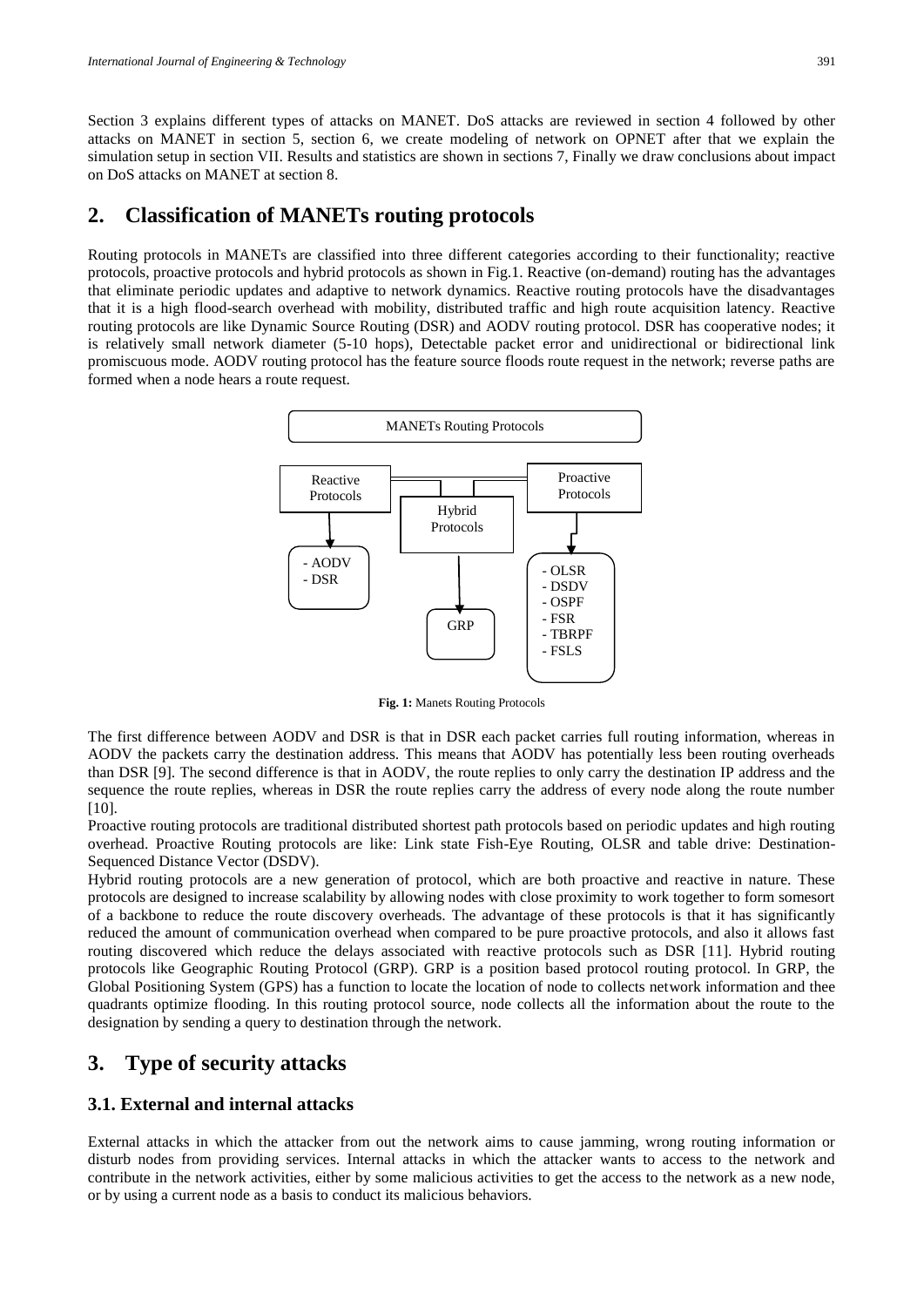### **3.2. Passive and active attacks**

An active attack attempts to modify or destroy the data in the network. Active attacks can be internal or external attack. External attacks are carried out by nodes that do not belong to the network. Internal attacks are from compromised nodes that are part of the network. The internal attacks are more severe and hard to detect than external attacks because attacker is already part of the network. Detection of passive attack is very difficult since the operation of the network itself doesn't get affected. One of the solutions to the problem is to use powerful encryption mechanism to encrypt the data being transmitted [12].

### **4. Denial of service (DoS)**

DoS is produced by the unintentional failure of nodes or malicious action. This attack is a pervasive threat to most networks. MANETs are very energy-sensitive and resource-limitation; they are very vulnerable to DoS attacks. Various DoS attacks are explored that may happen in every network layer of MANET [13]. The simplest DoS attack tries to exhaust the resources available to the victim node, by sending extra unnecessary packets and thus prevents legitimate network users from accessing services or resources to which they are entitled. DoS attack is meant not only for the adversary's attempt to subvert, disrupt, or destroy a network, but also for any event that diminishes a network's capability to provide a service. In MANETs, several types of DoS attacks in different layers might be performed. At physical layer the DoS attacks could be jamming and tampering, at link layer, collision, exhaustion, and unfairness, at network layer, neglect and greed, homing, misdirection, black holes and at transport layer this attack could be performed by malicious node.

### **5. Other attacks on MANET**

### **5.1. Black hole attack**

In this type of attack, a malicious node advertises itself as having the shortest path to the destination node. In flooding based protocol, if the malicious reply reaches the requesting node before the reply from the actual node, a forged route has been created [14]. This malicious node then can choose whether to perform a DoS attack by dropping the packets or to use its place on the route as the first step in a man-in-the-middle attack.

#### **5.2. Gray hole attack**

In this kind of attack, the malicious node behaves normally in the beginning and reply true RREP messages to the nodes that started RREQ messages [15]. When it receives the packets, it starts dropping the packets and launch DoS attack. The gray hole attacks have deferent scenarios sometimes the attacker node drops the packets for a part of time after that switch to normal mode. This kind of act is difficult to be discovered in the network [16].

#### **5.3. Wormhole attack**

In this kind of attack, the attacker gets themselves in distinguished location in the network. They have the shortest path between the nodes. They advertise their path letting the other nodes in the network to know they have the shortest path for the transmitting their data. The attacker creates a tunnel in order to records the ongoing communication and traffic at one network position and channels them to another position in the network .When the attacker nodes create a direct link between each other in the network. This kind of attack scenario is known as out of band wormhole. The other type of wormhole attack is known as in band wormhole attack. In this type of attack, the attacker builds an overlay tunnel over the existing wireless medium. This attack is potentially very much harmful and is the most preferred choice for the attacker [17].

### **5.4. Impersonation attack**

In MANETs IP and MAC address uniquely identifies the host. These measurements are not enough to authenticate sender .In this attack, the malicious node hides its IP address and uses another IP address in the network; this is known as spoofing [18].

### **5.5. Routing table overflow attack**

In this kind of attack, malicious node tries to create routes to nonexistent nodes to the authorized nodes present in the network. It can simply send excessive route advertisements to overflow the routing table. The goal is to have enough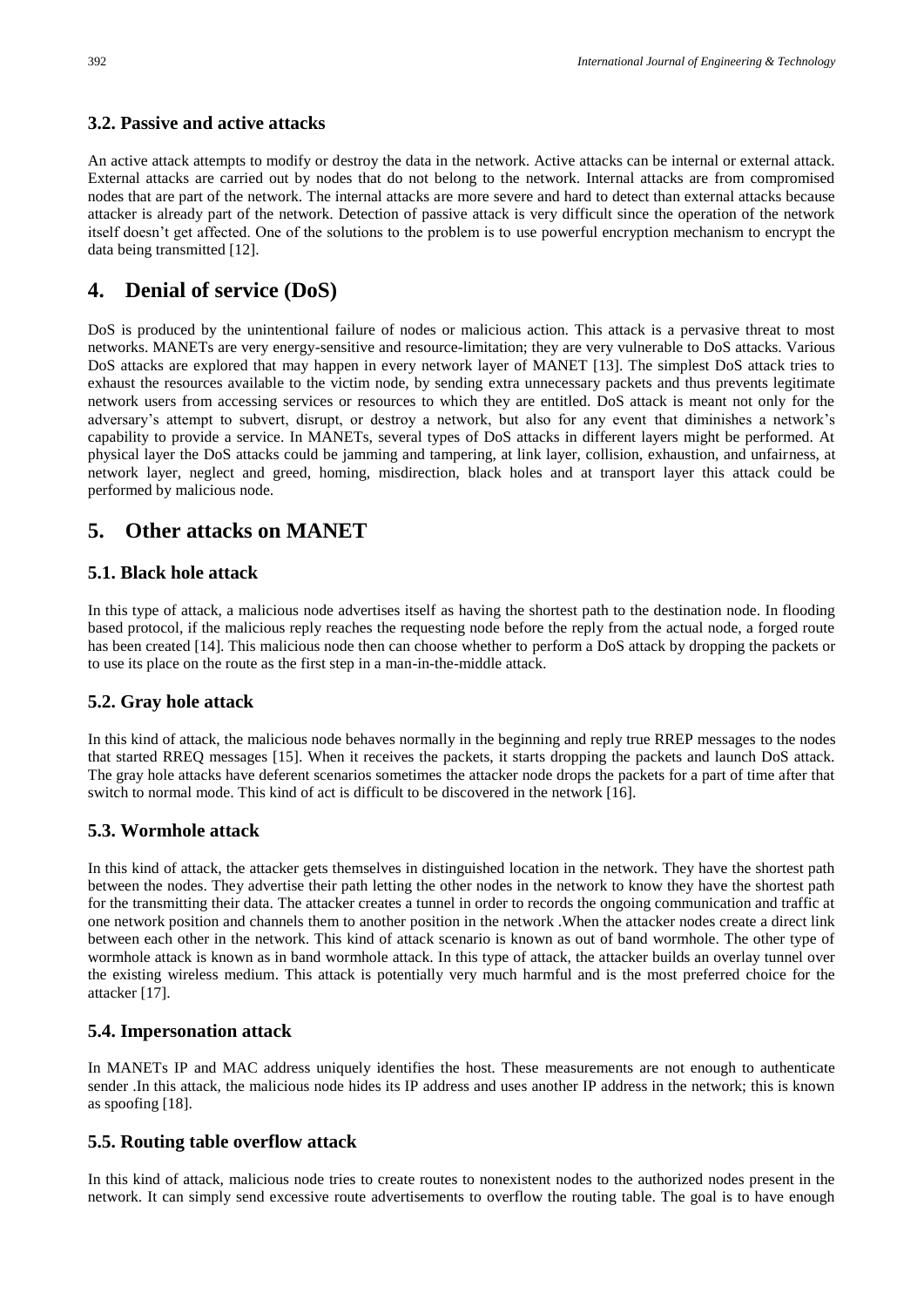routes so that creation of new routes is prevented. This attack is usually done against proactive protocols [4]. Proactive routing protocols updates route periodically before even they are required. This is one of the flaws that make proactive protocols vulnerable to the routing table attack [19].

### **5.6. Jelly fish attack**

In this kind of attack, the malicious node produces delay before the transmission and reception of data packets in the network. It is same as black hole attack but the difference is that the black hole attacker node drops all the data packets, but jelly fish attacker node produces delay during forwarding packets. Jelly fish attack is kind of denial of service attacks, and it is passive attack [20].

### **5.7. Sleep deprivation torture attack**

The nodes operating in MANETs have limited resources, i.e. battery life, the node remains active for transmitting packets during the communication. When communication cease these nodes go back to sleep mode in order to preserve their resources. In this kind of attack, the attacker uses this point of the nodes by making it busy, keeping it awake to drain all its energies and make it sleep for the rest of its life. When nodes went to sleep for ever an attacker can easily use the network [21].

### **5.8. Selfish node attack**

In this kind of attack a malicious node doing a routing misbehavior in the route discovery packets of the routing protocol to advertise itself as having the shortest path to the node whose packets it wants to intercept. This attacks aims at modifying the routing protocol so that traffic flows through a specific node controlled by the attackers the malicious node can sometime drop the packets [22]. When the malicious node sees that the packets need a lot of resources, it is no longer interested in the packets it just simply drops the packets and does not forward it in the network.

### **6. Modeling of network**

We created our network using blank scenario with startup wizard. We selected empty scenario topology and campus as our network scale. Size of the network scale is specified by selecting the X span and Y span in given units. We selected 1000 \* 1000 meters as our network size and MANET model in the technologies. After this manual configuration various topologies can be generated by dragging objects from the palette of the project editor workspace. After the design of network, nodes are properly configured manually.

# **7. Simulation setup**

The simulation setup of four scenarios comprising of 16 mobile nodes moving at a constant speed of 10 m/sec as shown in Fig. 2. Total of nine scenarios have been developed, all of them with mobility of 10 m/s. Number of malicious nodes were varied, and simulation time was taken 1000 seconds. Simulation area taken is 1000 x 1000 meters. Packet Inter-Arrival Time (sec) is taken exponential (1) and packet size (bits) is exponential (1024). The data rates of mobile nodes are 11 Mbps with the default transmitting power of 0.005 watts. Random way point mobility is selected with constant speed of 10 m/sec and with pause time of constant 100 seconds. This pause time is taken after data reaches the destination only. Our goal was to determine the protocol which shows less vulnerability in case of denial of service attack. We choose AODV, DSR, GRP and OLSR routing protocol, which are reactive and proactive protocols respectively. In case AODV and OLSR, first scenario malicious node buffer size is lowered to a level which increased packet drop. Second scenario there is jamming attack net. The Third scenario is kind of spoofing reply where malicious node send true data but delayed or with a large amount. In fourth scenario we use malicious node broadcasting hello packets with more transmission power than a base station.

| Table 1: MANET Traffic Model Parameters. |                                                 |
|------------------------------------------|-------------------------------------------------|
| Number of Nodes                          | 16                                              |
| Traffic Type                             | <b>TCP</b>                                      |
| Performance Parameter                    | Throughput, delay, Network Load, packet dropped |
| Pause time                               | 100 seconds                                     |
| Mobility $(m/s)$                         | $10 \text{ m/sec}$                              |
| Packet size (bits)                       | exponential(1024)                               |
| Power(W)                                 | 0.005                                           |
| Simulation time                          | 1000 seconds                                    |
| Simulation area $(m x m)$                | $1000 \times 1000$                              |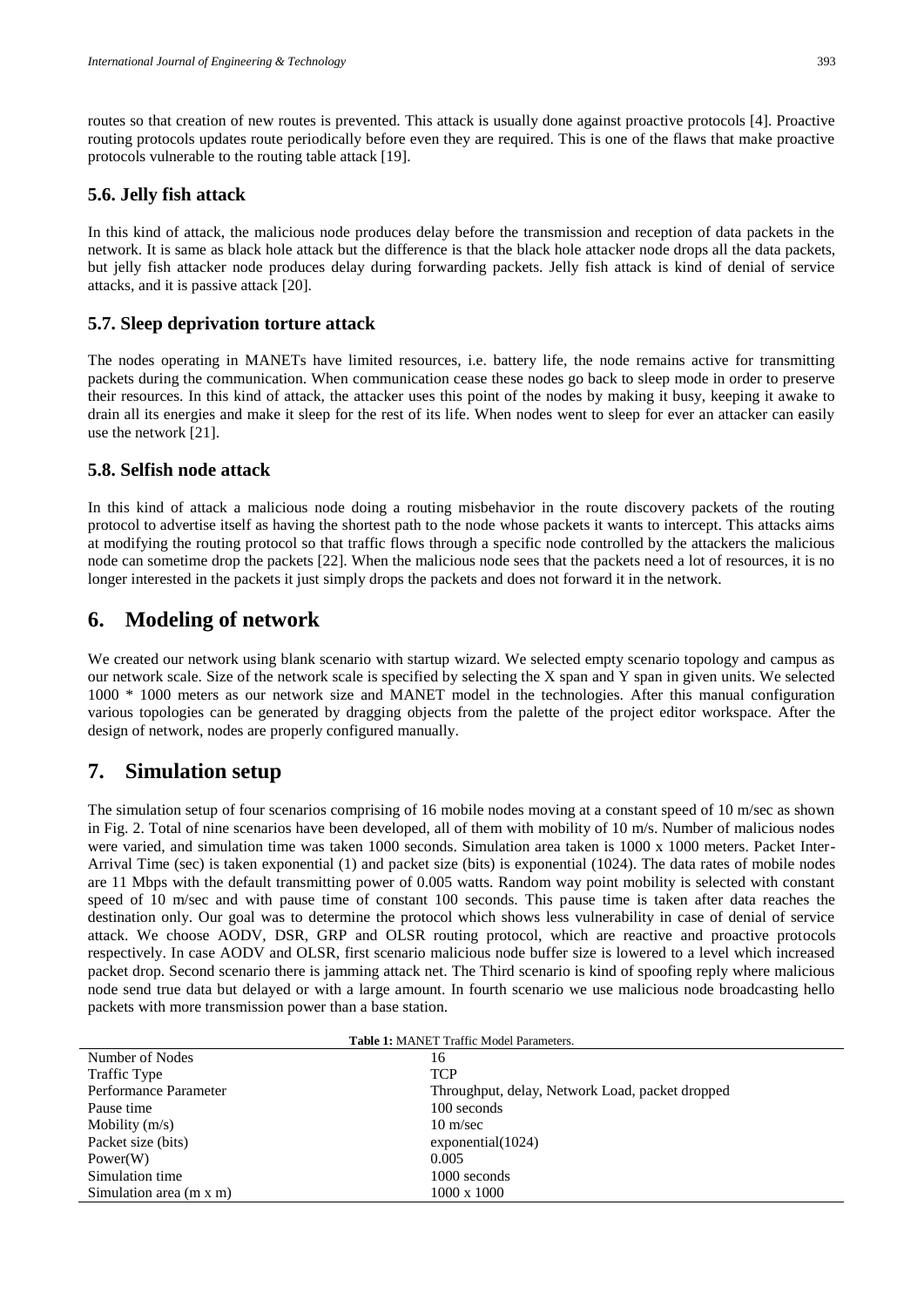### **8. Results and statistics**

Three types of DOS attack scenarios, and global discrete event statistics (DES) are involved in OPNET 17 simulation. The deference between global and object statistics that global statistic is for entire network's collection of data. Where statistics object involves individual nodes statistics. After the selection of statistics and running the simulation, results are taken and analyzed. In our case, we have used global discrete event statistics (DES).

### **8.1. Result of the first scenario**

The first scenario is a type of DOS on physical layer. Two nodes are malicious they dropped the packets so it is supposed to be type of node destructive attack.

#### **8.1.1. Throughput**

From Fig. 2, it is obvious that the throughput for OLSR is high compared to that of GRP. Here the malicious node dropped the data rather than forwarding it to the destination, thus effecting throughput. The same is observed in the case of AODV.



**Fig. 2:** Throughput of (AODV, GRP and OLSR) with Dos Attack for 16 Nodes.

#### **8.1.2. The network load**

The network load graph of OLSR and AODV with DOS attack and without presence of attack has been shown in the Figure 5. The network load of OLSR is much high as compare to AODV and DSR. In case of attack, OLSR has fewer network loads as compare to without attack. However, under attack, it cannot send its packet i.e. packet discarding leads to a reduction of network load. OLSR has a high network load in presence of two malicious nodes as compare to that of AODV. OLSR has a high network loads than AODV as shown in Fig. 4 because the routing protocols are able to adjust its changes in it during node restart and node pausing. This is different at different speeds, at high speeds the routing protocols take much more time for adjusting and afterward sending of traffic to the new routes.

From Fig. 6, it is obvious that the network load for OLSR is high compared to that of GRP. The same is observed in the case of AODV.



**Fig. 3:** Network Load of (AODV, GPR and OLSR) with and Without Attack for 16 Nodes.

### **8.1.3. Data loss**

Data dropped in case of DOS attack and without attack depends on the protocol routing. From Fig. 4, it is obvious that the data dropped for OLSR is high compared to that of GRP. The same is observed in the case of AODV.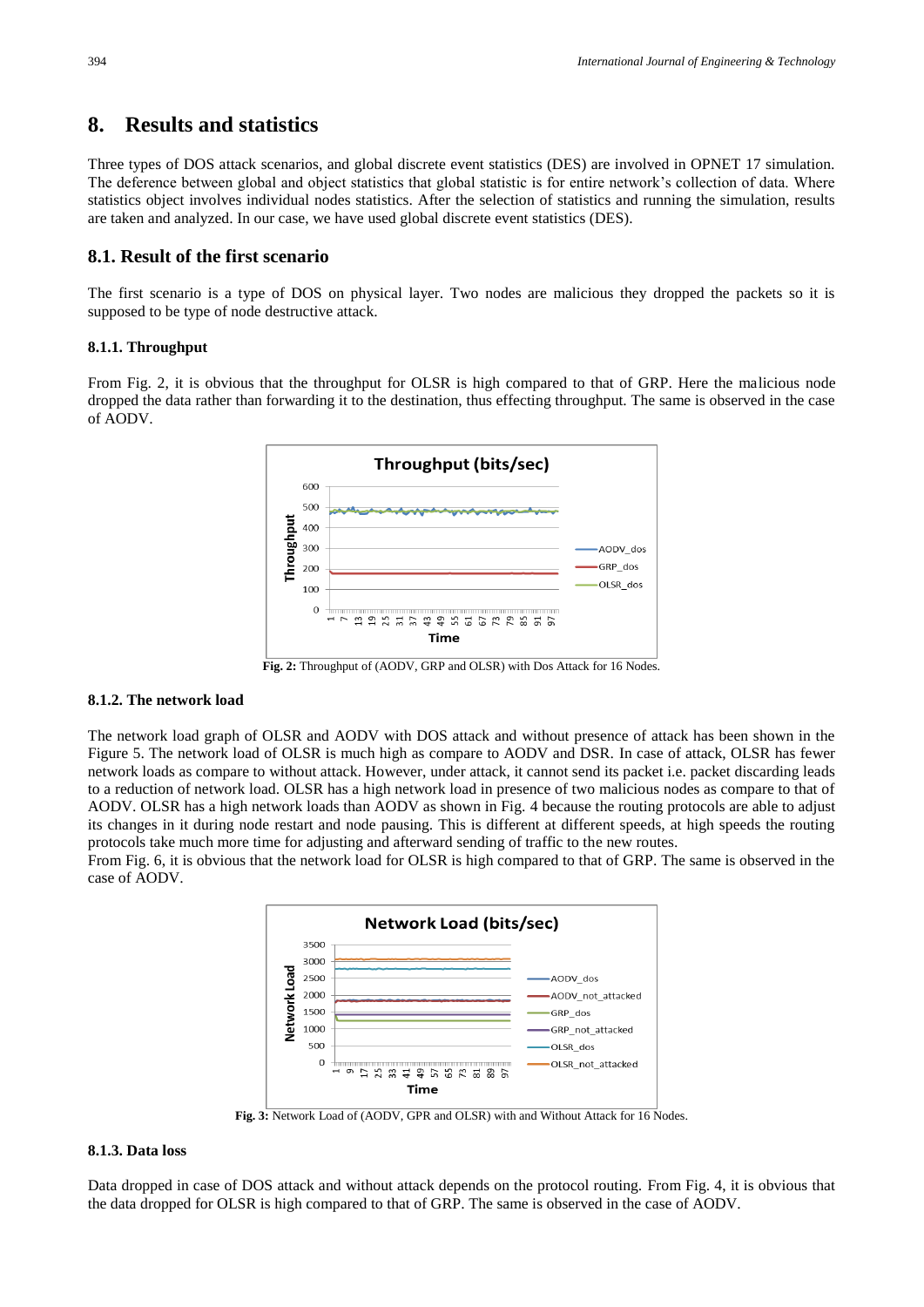

**Fig. 4:** Network Load of (AODV, GRP and OLSR) with Attack for 16 Nodes.

#### **8.1.4. Packed end to end delay**

Packed end to end delay in case of DOS attack and depends on the protocol routing. In Fig. 5, it is obvious that the network load for GRP is high compared to that of OLSR. The same is observed in the case of AODV.



**Fig. 5:** Packet End-To-End Delay of AODV, GRP and OLSR with Attack for 16 Nodes.

### **8.2. Result of the second scenario**

In the second scenario, there is jamming net consists of two malicious nodes so it is supposed to be kind of jamming attack. In jamming attack initially the malicious nodes keep monitoring wireless medium to determine the frequency that victim node is receiving a signal from sender. It then transmit signal on that frequency.

#### **8.2.1. Throughput**

From Fig. 6, it is obvious that the throughput for AODV is higher compared to that of GRP. The same is observed in the case of OLSR.



Fig. 6: Throughput of (AODV, GRP and OLSR) with DOS Attack for 16 Nodes.

#### **8.2.2. Packed end to end delay**

Packed end to end delay in case of jamming attack and without attack depends on the protocol routing. From Fig. 7, it is obvious that the packed end to end delay for OLSR is higher compared to that of GRP. The same is observed in the case of AODV.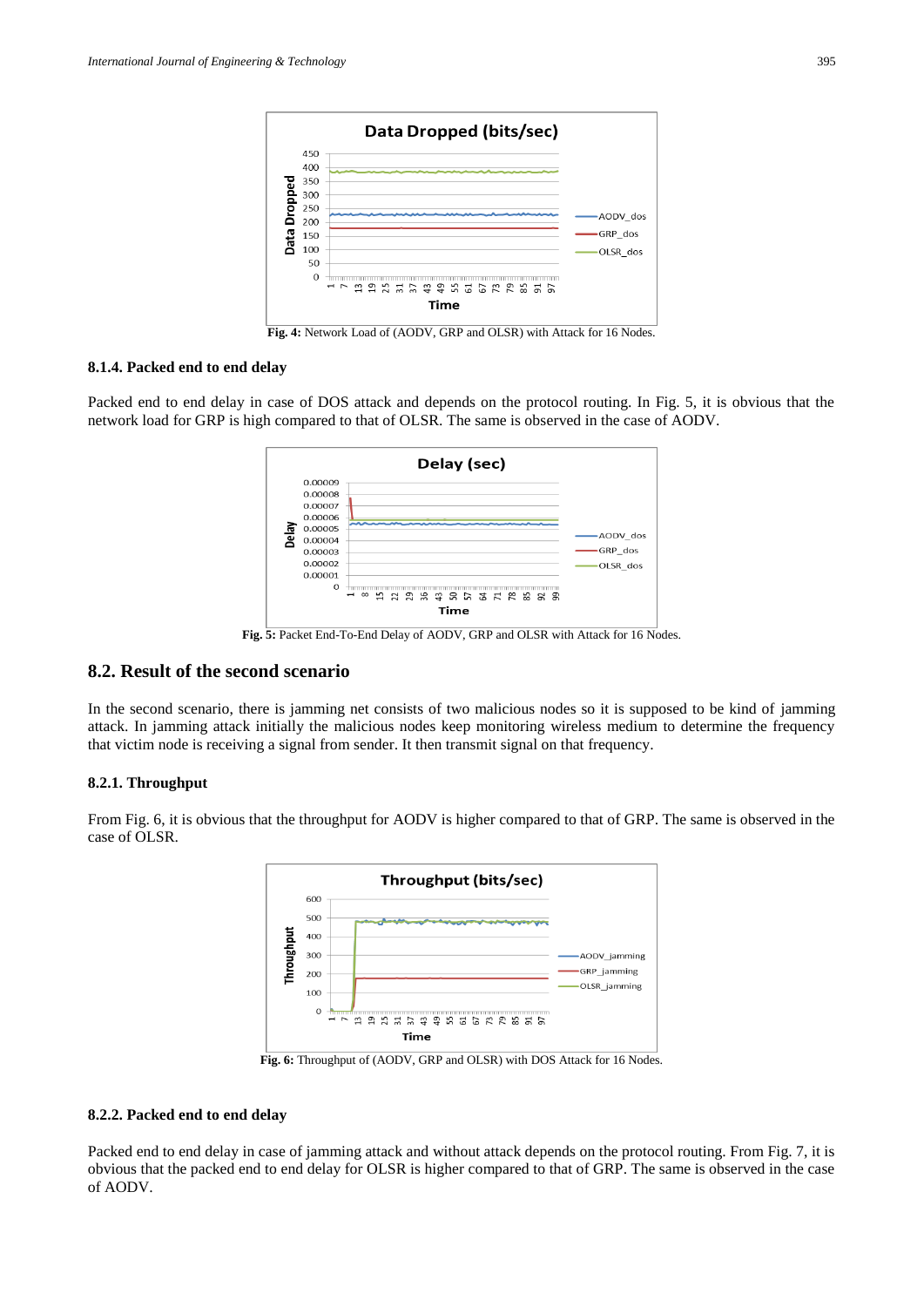

**Fig. 7:** Packet End-To-End Delay of AODV, GRP and OLSR with Attack for 16 Nodes.

### **8.2.3. The network load**

The network load graph of OLSR, DSR and AODV with DOS attack and without attack has been shown in the Fig. 15. The network load of OLSR is much high as compared to AODV because under attack, node cannot send its packet, i.e. packet discarding leads to a reduction of network load. OLSR has a high network load in presence of two malicious nodes as compare to that of AODV and DSR. From Fig. 16, it is obvious that the network load for OLSR is higher compared to that of GRP. The same is observed in the case of AODV.



**Fig. 8:** Network Load of (AODV, GRP and OLSR) with and without Attack for 16 Nodes.

### **8.3. Result of the third scenario**

In the third scenario, it is kind of spoofing replay it is a form of network attack in which a malicious node send true data but delayed or with a large amount. This is carried out either by one of the network nodes or by a new node adversary itself as normal nodes then send delayed data with a large amount.

#### **8.3.1. Throughput**

From Fig. 9, it is obvious that the throughput for AODV is higher compared to that of OLSR. The same is observed in the case of GRP.



**Fig. 9:** Throughput of (AODV, GRP and OLSR) with DOS Attack for 16 Nodes.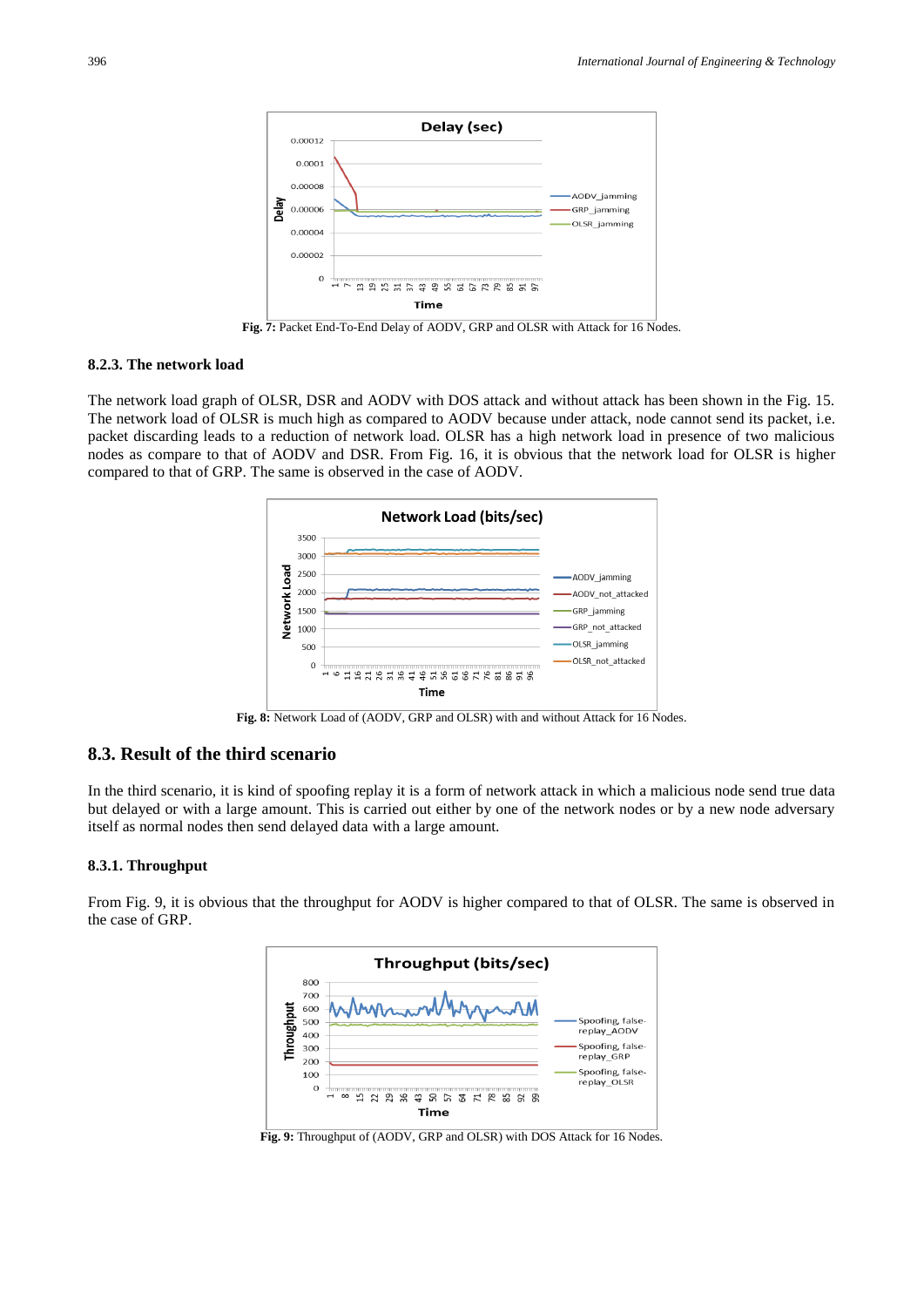#### **8.3.2. Packed end to end delay**

Packed end to end delay in case of spoofing attack and without attack depends on the protocol routing. In Fig. 10, it is obvious that the packed end to end delay for GRP is higher compared to that of OLSR. The same is observed in the case of AODV.



**Fig. 10:** Packet End-To-End Delay of AODV, GRP and OLSR with Attack for 16 Nodes.

#### **8.3.3. The network load**

The network load of OLSR, GRP and AODV with DOS attack and without attack has been shown in Fig. 11, it is obvious that the network load for OLSR is higher compared to that of GRP. The same is observed in the case of AODV.



**Fig 11:** Network Load of (AODV, GRP and OLSR) with Attack for 16 Nodes

### **9. Conclusion**

In our study, we analyzed that DOS attack with three different scenarios with respect to the performance parameters of end-to-end delay, throughput; packet dropped and network load. The intrusion has analyzed of three protocols OLSR, GRP and AODV, that have more severe effect when there is a higher number of malicious nodes and. The percentage of severances in delay under attack in case of OLSR is more than in case of AODV. In case of network load, however, there is effect on AODV by the malicious node is less as compare to OLSR. Based on our research and analysis of a simulation result we draw the conclusion that AODV is less vulnerable to denial of service attack than DSR, GRP and OLSR.

### **References**

- [1] Yang, Hao, et al. "Security in mobile ad hoc networks: challenges and solutions." Wireless Communications, IEEE 11.1 (2004): 38-47. [http://dx.doi.org/10.1109/MWC.2004.1269716.](http://dx.doi.org/10.1109/MWC.2004.1269716)
- [2] Roopak, Monika, and B. Reddy. "Blackhole Attack Implementation in AODV Routing Protocol." International Journal of Scientific & Engineering Research4.5 (2013): 402-406.
- [3] Begum, Syed Atiya, L. Mohan, and B. Ranjitha. "Techniques for resilience of denial of service attacks in mobile ad hoc networks." Proceedings published by International Journal of Electronics Communication and Computer Engineering3.1 (2012).
- [4] K. Biswas and Md. Liaqat Ali, "Security threats in Mobile Ad-Hoc Network", Master Thesis, Blekinge Institute of Technology" Sweden, 22nd March 2007.
- [5] A.D. Wood and J. Stankovic, "Denial of service in sensor network", IEEE Computer Magazine, vol. 5, no. 10, pp. 54-62J. Clerk, Oct. 2002. [6] Von Mulert, Jan, Ian Welch, and Winston KG Seah. "Security threats and solutions in MANETs: A case study using AODV and SAODV."
- Journal of Network and Computer Applications 35.4 (2012): 1249-1259[. http://dx.doi.org/10.1016/j.jnca.2012.01.019.](http://dx.doi.org/10.1016/j.jnca.2012.01.019)
- [7] Wu, B., Chen, J., Wu, J., Cardei, M. A Survey of Attacks and Countermeasures in Mobile Ad Hoc Networks. [book auth.] X. Shen, and D.-Z. Du (Eds.) Y. Xiao, Wireless/Mobile Network Security, Spinger, 2006.
- [8] OPNET Technologies, www.opnet.com.